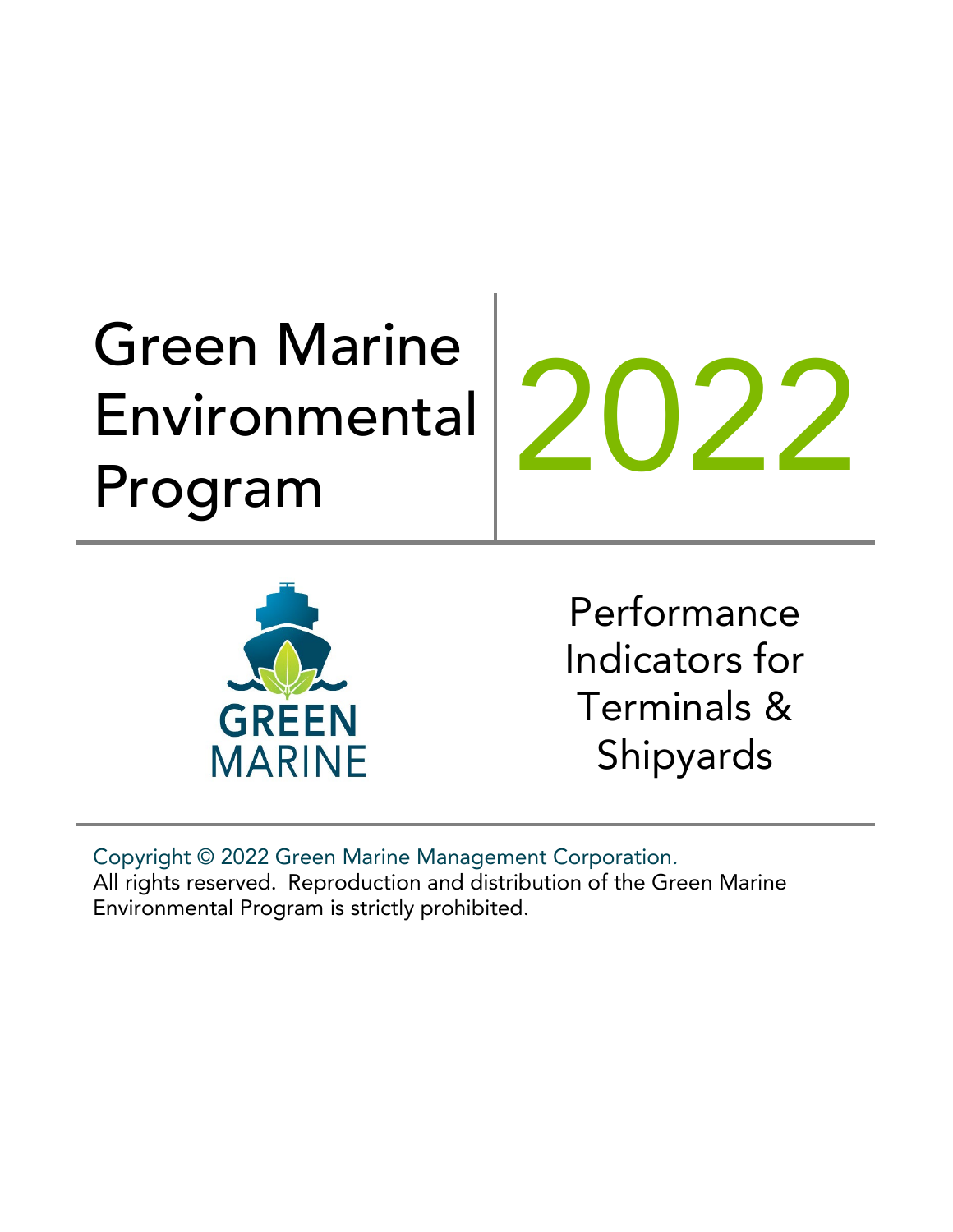## Table of contents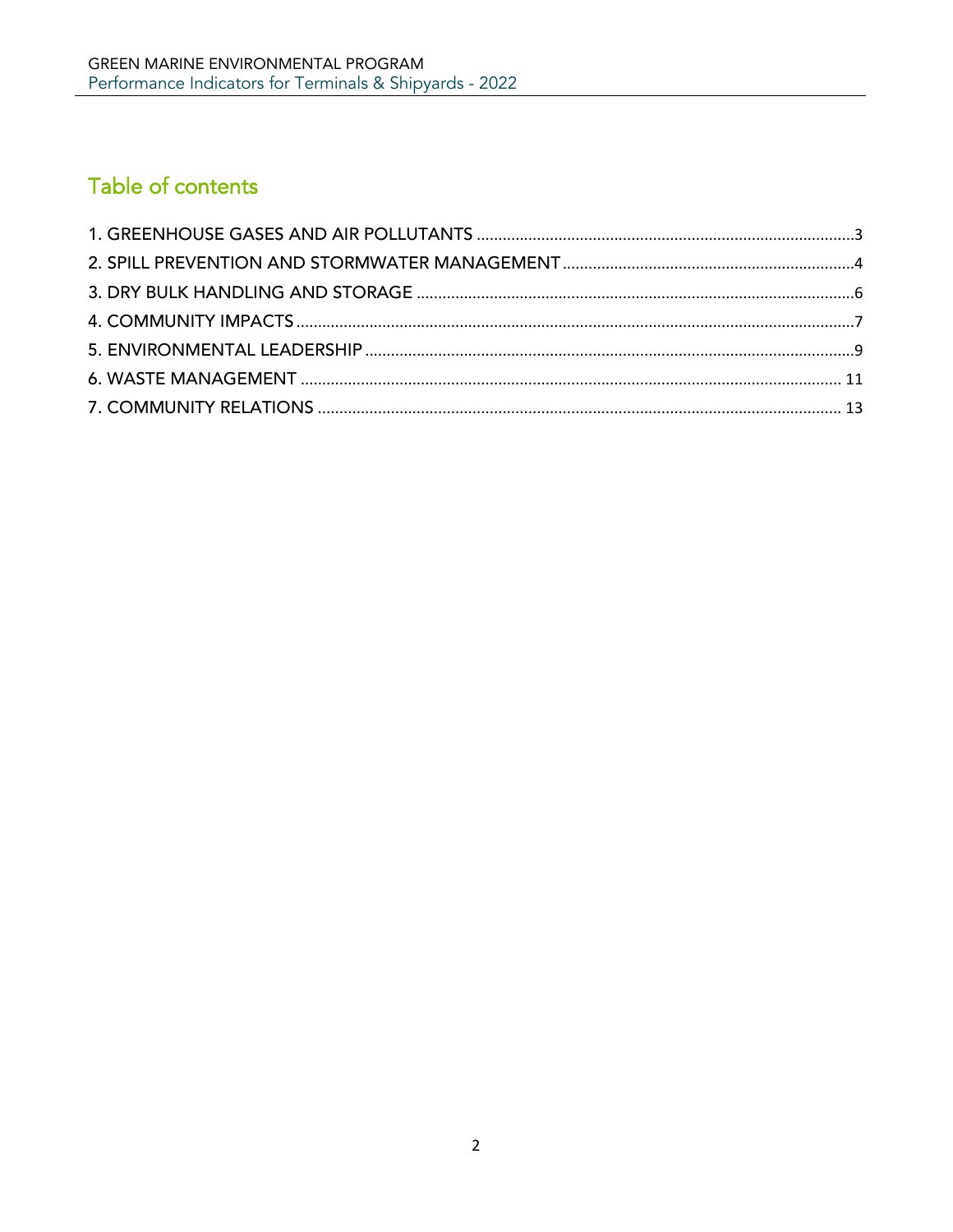## <span id="page-2-0"></span>1. GREENHOUSE GASES AND AIR POLLUTANTS

## **OBJECTIVE:** Reduce greenhouse gas (GHG) and air pollutant emissions.

| LEVEL 1                                                                                                                                                                                                                                                                                                                                                                                                                                                                                                                                                                                                                     |  |  |  |
|-----------------------------------------------------------------------------------------------------------------------------------------------------------------------------------------------------------------------------------------------------------------------------------------------------------------------------------------------------------------------------------------------------------------------------------------------------------------------------------------------------------------------------------------------------------------------------------------------------------------------------|--|--|--|
| Monitoring of regulations                                                                                                                                                                                                                                                                                                                                                                                                                                                                                                                                                                                                   |  |  |  |
| <b>LEVEL 2</b>                                                                                                                                                                                                                                                                                                                                                                                                                                                                                                                                                                                                              |  |  |  |
| 2.1 Implement policies and communications that discourage idling of vehicles powered by Internal Combustion Engines. Include, at<br>minimum, the participant's own road, off-road, and unlicensed vehicles.                                                                                                                                                                                                                                                                                                                                                                                                                 |  |  |  |
| 2.2 Promote sustainable transportation practices by employees.<br>Examples: Incentives for public transport and carpooling, reorganization of business travel, installation of bicycle racks, etc.                                                                                                                                                                                                                                                                                                                                                                                                                          |  |  |  |
| 2.3 Implement measures to reduce truck congestion and idling.                                                                                                                                                                                                                                                                                                                                                                                                                                                                                                                                                               |  |  |  |
| <b>LEVEL 3</b>                                                                                                                                                                                                                                                                                                                                                                                                                                                                                                                                                                                                              |  |  |  |
| 3.1 Complete an annual report on GHG emissions.<br>Note: Include Scope 1 at minimum, and Scope 2 is recommended, as defined by the GHG Reporting Protocol. See Annex 1-A.                                                                                                                                                                                                                                                                                                                                                                                                                                                   |  |  |  |
| <b>LEVEL 4</b>                                                                                                                                                                                                                                                                                                                                                                                                                                                                                                                                                                                                              |  |  |  |
| 4.1 Complete a detailed inventory of GHGs and air pollutants emitted within the boundary of the participant's footprint within the last<br>5 years. Inventory should include key GHGs: CO2, CH4, and N2O and criteria air pollutants, such as NOx, SOx, VOC, and PM.<br>Note: Participants that are in nonattainment areas or that have potential "hotspots" should place a priority on an inventory of their<br>relevant criteria air pollutants. Criteria air pollutants refer to those reported in Environment Canada's National Pollutant Release<br>Inventory (NPRI) or U.S. EPA's National Emissions Inventory (NEI). |  |  |  |
| 4.2 Adopt a performance plan for air emissions resulting directly from the participant's activities. In the plan, define reduction measures<br>and establish reduction targets.<br>Note: See Annex 1-B.                                                                                                                                                                                                                                                                                                                                                                                                                     |  |  |  |
| LEVEL 5                                                                                                                                                                                                                                                                                                                                                                                                                                                                                                                                                                                                                     |  |  |  |
| 5.1 Demonstrate continual reduction of the participant's direct GHG emissions (in intensity).                                                                                                                                                                                                                                                                                                                                                                                                                                                                                                                               |  |  |  |

Note: Each participant defines its own baseline year for measuring continual improvement.

5.2 Achieve an annual average reduction in GHG intensity of ≥1% based on the inventory (criterion 4.1) or design baseline accepted by Green Marine.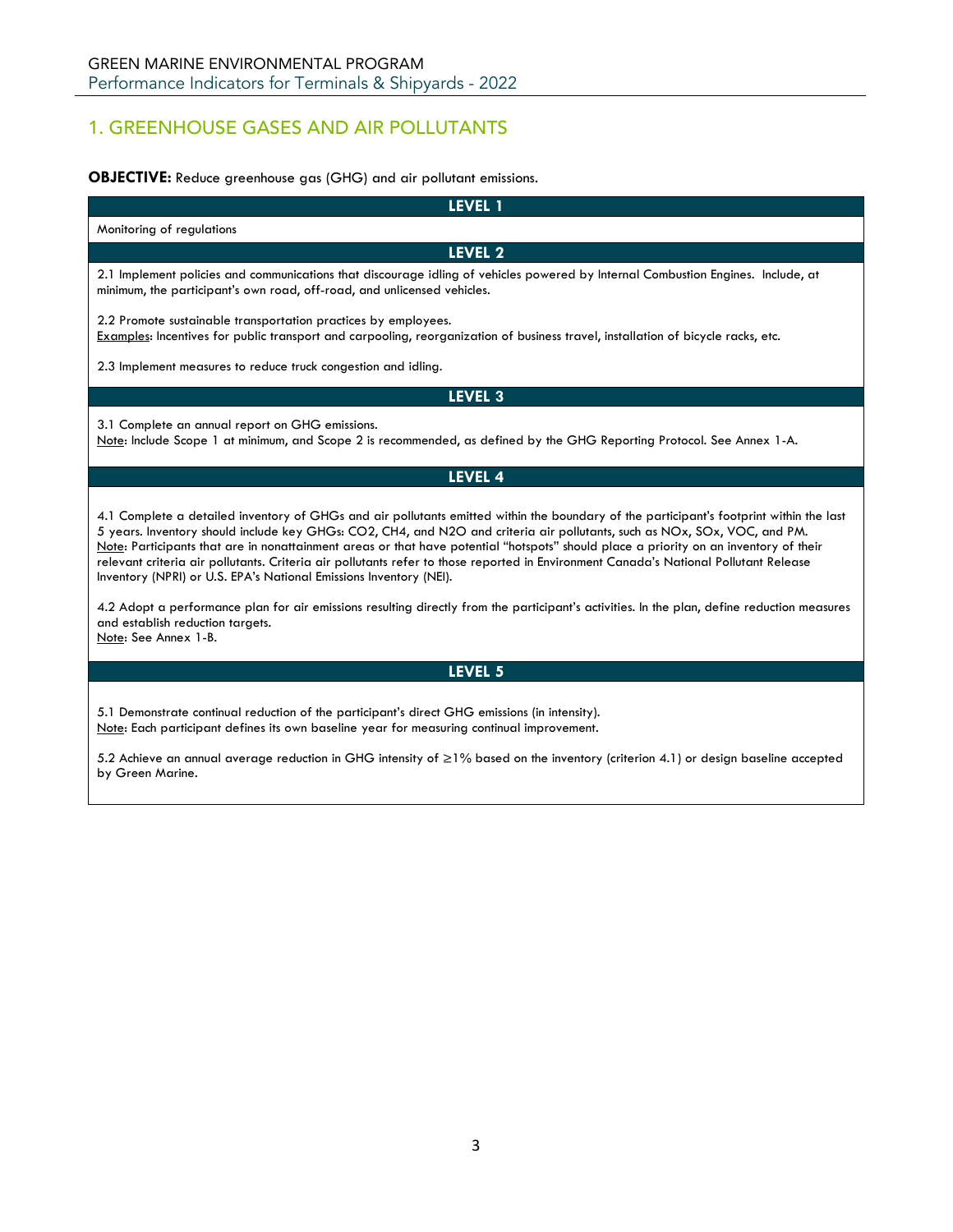## <span id="page-3-0"></span>2. SPILL PREVENTION AND STORMWATER MANAGEMENT

**OBJECTIVE:** Prevent spills and leaks of pollutants and manage stormwater to minimize contamination into the environment (water and land).

**NOTE:** The term 'location', as mentioned in levels 4 and 5 for criteria related to stormwater management, refers to any given delimitated area on the participant's owned or leased property where stormwater can potentially be contaminated based on activities and operations and/or known data (as identified in the Water and Land Pollution Prevention Plan under criterion 3.2). A location could also be outside the participant's owned or leased property in some specific cases (e.g. in the context of regional stormwater management compensation projects).

| LEVEL 1                                                                                                                                                                                                                                                                                                                                                                                                                                                                                                                                                                                                                                                                                 |  |  |
|-----------------------------------------------------------------------------------------------------------------------------------------------------------------------------------------------------------------------------------------------------------------------------------------------------------------------------------------------------------------------------------------------------------------------------------------------------------------------------------------------------------------------------------------------------------------------------------------------------------------------------------------------------------------------------------------|--|--|
| Monitoring of regulations                                                                                                                                                                                                                                                                                                                                                                                                                                                                                                                                                                                                                                                               |  |  |
| LEVEL 2                                                                                                                                                                                                                                                                                                                                                                                                                                                                                                                                                                                                                                                                                 |  |  |
| Implementation of at least 60% of the applicable criteria                                                                                                                                                                                                                                                                                                                                                                                                                                                                                                                                                                                                                               |  |  |
| 2.1 Perform vehicle and machinery fueling, lubrication, and maintenance in an adequately equipped designated area and/or at a minimum<br>distance of 30 m (100 ft) from the water and at a minimum distance of 15 m (50 ft) from a tributary (e.g., catch basin, ditch, storm drains)<br>unless the area is covered by or is part of a permitted and properly operating stormwater management system. If these requirements<br>cannot be met, alternative pollution prevention measures must be taken (e.g., watertight lids, rubber rugs, retention pans).                                                                                                                             |  |  |
| 2.2 In areas draining to surface water, use, inspect and ensure proper maintenance of secondary containment for stationary devices and<br>equipment that can potentially leak or which need to be resupplied periodically (e.g., generating sets, compressors).<br>Use a risk-based approach to determine the adequate volume of each secondary containment to contain anticipated spills or leaks. All<br>employees using such devices and equipment must be aware of the procedure to follow (what to do, who to contact) in case of a spill or<br>leak (e.g., proper signage visibly posted directly on devices and equipment, internal emergency number, annual employee training). |  |  |
| 2.3 Implement inspection and maintenance procedures for all devices and equipment (e.g., tanks, generating sets, compressors, landscaping<br>equipment) that could potentially leak liquid contaminants into the environment (e.g. drainage system, natural receiving environment).                                                                                                                                                                                                                                                                                                                                                                                                     |  |  |
| 2.4 Regularly inspect nearshore water and property to identify any illicit discharge. If such a discharge is identified implement corrective<br>measures as soon as possible to stop contamination from the source or inform the entity responsible or any other relevant entity If the<br>contamination is not under the control of the participant.                                                                                                                                                                                                                                                                                                                                   |  |  |
| 2.5 Check for visible sheen on, colour and odour of water collected in secondary containments and excavation pits or extracted from<br>monitoring wells. If there is a doubt about its quality, the water must be sampled, analyzed for contaminants of concern, and managed<br>appropriately or treated prior to being discharged into the environment.                                                                                                                                                                                                                                                                                                                                |  |  |
| 2.6 Always have at key locations a spill kit containing all the necessary material to adequately respond as soon as possible to accidental<br>discharges. Ensure the relevant staff is competent to use these kits (e.g., through appropriate training, an annual refresh of response<br>procedures, various information and communication tools) and that any contaminated material is disposed of by an authorized firm.                                                                                                                                                                                                                                                              |  |  |
| 2.7 Implement good housekeeping practices to ensure surfaces near storm drains, dockside, or other pathways to water are clear of<br>pollutants (e.g., solid wastes, grit, dust, paint or paint residues).                                                                                                                                                                                                                                                                                                                                                                                                                                                                              |  |  |

2.8 Prevent the uncontrolled discharge of wash water that could contain oils, chemical products (e.g., detergents, solvents), or residues/suspended solids into the environment via treatment or containment, for example.

**LEVEL 3**

3.1 Implement all applicable best practices of level 2.

3.2 Adopt a Water and Land Pollution Prevention plan that covers all sites that the participant operates on (for terminal operators, this plan must cover all terminals participating in the Green Marine program). Note: See Annex 2-A.

3.3 Keep a record of all accidental discharges of pollutants into the environment that occur on the participant's operated property and report such incidents to the port authority, if applicable.

Optional for 2022

3.4 Keep a registry of all owned and leased fixed, portable, and mobile (e.g., forklifts, mobile cranes) hydraulic equipment operated near the shore. At least for each owned equipment, assess the technical feasibility as well as modernization and maintenance costs of switching from conventional to readily biodegradable, non-toxic, and non-bioaccumulative lubricants.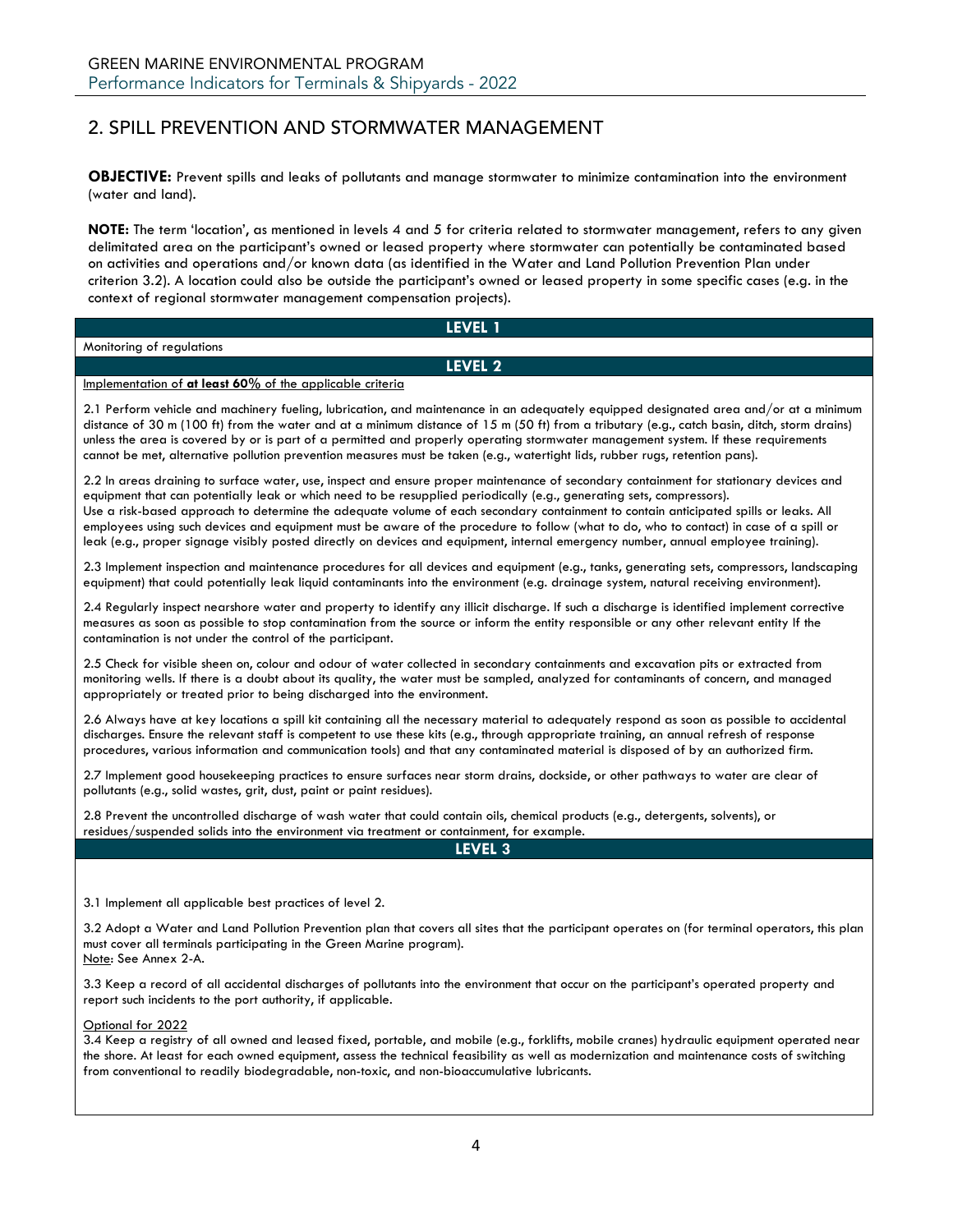4.1 Implement a documented Preventive Inspection and Maintenance program for vehicles and equipment, containers and tanks, and any associated conveyance systems (e.g., conveyor, aboveground piping, transfer hoses) used exclusively for the participant's direct activities and which might release discharges into the environment (fuel, lubricants, etc.). Note: See Annex 2-B.

**AND** fulfill one criteria option that exceeds the participant's regulatory requirements: 4.2 OR 4.3-4.5 OR 4.6

4.2 Develop and adopt a Stormwater Management plan. Note: See Annex 2-C.

#### **OR**

In at least **one** of the participant's locations where stormwater has a potential to be contaminated as defined in the note below the objective (for terminal operators, this means one or more locations within each terminal participating in the Green Marine program): 4.3 Collect and treat stormwater using an appropriate stormwater treatment system.

Note: Stormwater treatment must be adapted to the contaminants present (e.g., catch basins, bioswales, oil separators, hydrodynamic separators, or any other type of simple or complex treatment system).

4.4 Inspect and maintain stormwater treatment systems on a regular basis or according to the manufacturer's specifications to ensure good performance of the systems.

4.5 Sample and analyze treated stormwater routinely to ensure the proper functioning of treatment equipment and infrastructure. Samples must be collected following a recognized/approved procedure and analyzed by an accredited laboratory.

#### **OR**

4.6 Participate and/or support local environmental education programs relating to water quality that facilitate community and stakeholder engagement and demonstrate measurable improvements year on year. Improvements could be measured in terms of, for example, outreach (e.g., how many people are being reached with the programs, how are the programs expanding over time) and/or training (e.g., how many training sessions/year, follow up interview feedback on outreach and usefulness of training).

#### **LEVEL 5**

5.1 Have secondary containment in place for all fixed and portable outdoor above ground storage tanks and containers (permanent and in transit) that are located within a distance of 30 m (100 ft) from the water and 15 m (50 ft) from any ditch, sewer system, underground stream, etc. This requirement applies to all hazardous products.

Note: Secondary containment includes any measure preventing a spill or a discharge from a primary storage tank or container from entering the environment. The chosen measure(s) and its/their capacity for secondary containment must be able to address a discharge resulting from the most typical failure mode. Acceptable measures include:

- Impervious dikes, berms, or retaining walls;
- Curbing;
- Drainage system;
- Weirs, booms, floating barriers;
- Spill diversion or retention ponds;
- Drip pans or retention pans;
- Sumps or collection systems;
- Double-walled tanks;
- Any other equipment, material, and/or resources to contain the spill or discharge.

5.2 Perform a spill response exercise on a regular basis (at least annually in case of a tabletop exercise, at least every two years for a simulated site-specific drill, including the post-mortem of a spill incident).

Fulfill the following 3 criteria in the **majority** of the participant's locations where stormwater has a potential to be contaminated as defined in the note below the objective (for terminal operators, this means one or more locations within each terminal participating in the Green Marine program) :

5.3 Collect and treat stormwater via an appropriate stormwater treatment system.

Note: stormwater treatment must be adapted to the contaminants present (e.g., catch basins, bioswales, oil separators, hydrodynamic separators, or any other type of simple to complex treatment system).

5.4 Inspect and maintain stormwater treatment systems on a regular basis and/or according to the manufacturer's specifications to ensure good performance of the systems.

5.5 Sample and analyze treated stormwater routinely to ensure the proper functioning of treatment equipment and infrastructure. Samples must be collected following a recognized/approved procedure and analyzed by an accredited laboratory.

AND fulfill one criterion that exceeds the participant's regulatory requirements: 5.6 OR 5.7

5.6 Develop and adopt a Storm Water Management plan.

Note: See Annex 2-C.

**OR**

5.7 Carry out or participate in developing a new spill prevention or stormwater treatment technology project within the last three years.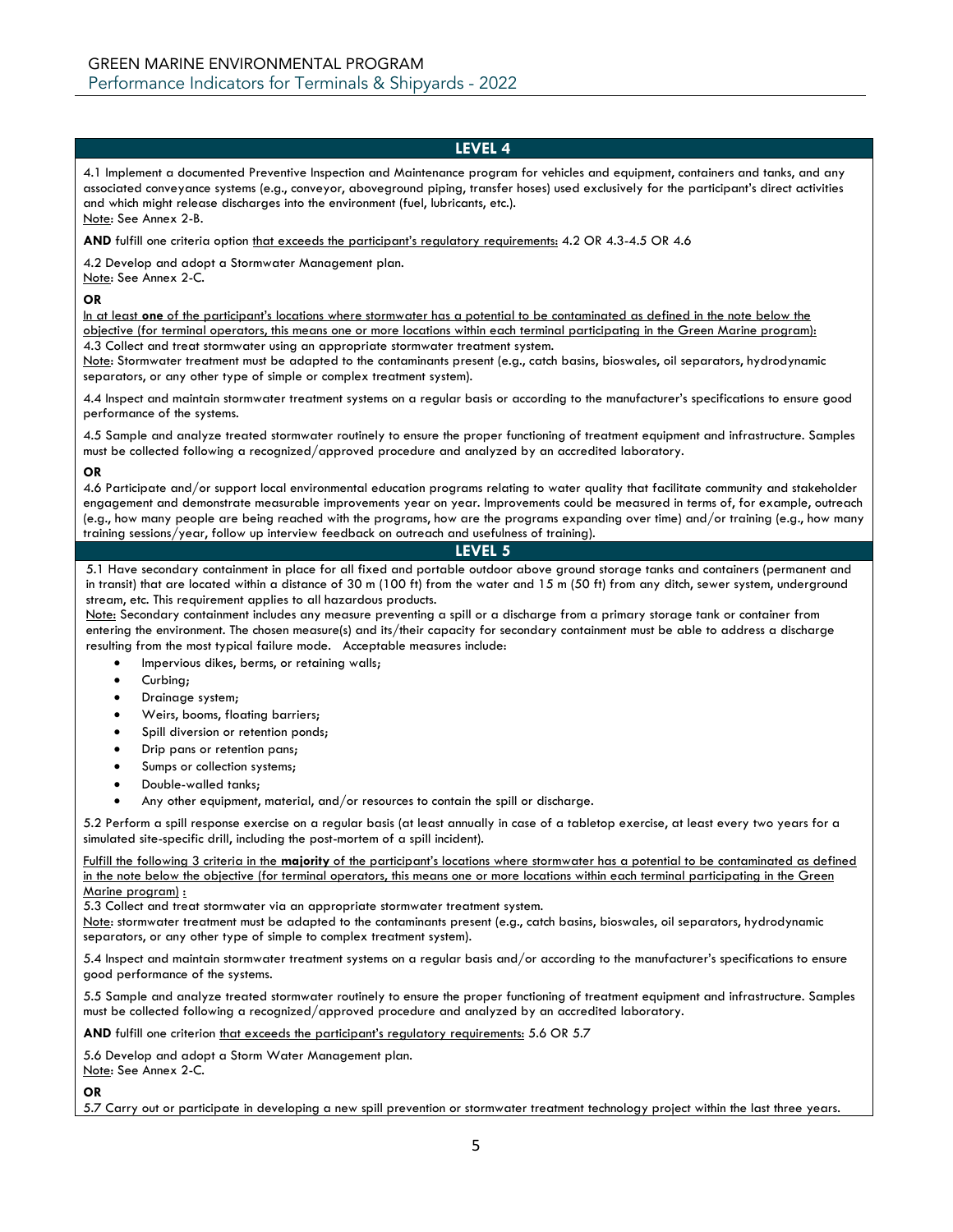## <span id="page-5-0"></span>3. DRY BULK HANDLING AND STORAGE

granular, or powdery material.

**OBJECTIVE:** Reduce cargo losses and dust generated during handling, transportation, and storage of dry bulk.<br>**NOTE:** Only applicable to dry bulk terminals. **NOTE:** Only applicable to dry bulk terminals.

| LEVEL 1                                                                                                                                                                                                                                                                                                                                                                                                                                                                                                 |  |  |
|---------------------------------------------------------------------------------------------------------------------------------------------------------------------------------------------------------------------------------------------------------------------------------------------------------------------------------------------------------------------------------------------------------------------------------------------------------------------------------------------------------|--|--|
| Monitoring of regulations                                                                                                                                                                                                                                                                                                                                                                                                                                                                               |  |  |
| LEVEL 2                                                                                                                                                                                                                                                                                                                                                                                                                                                                                                 |  |  |
| 2.1 Collect cargo residues on the ground as soon as possible using methods that minimize dust generation (e.g., water spraying, vacuum<br>sweeping).                                                                                                                                                                                                                                                                                                                                                    |  |  |
| 2.2 Ensure that collected cargo residues are properly stored, recovered and/or disposed of.                                                                                                                                                                                                                                                                                                                                                                                                             |  |  |
| 2.3 Take measures to prevent water contamination during loading and unloading operations (e.g., use canvas between ships and docks<br>when unloading).                                                                                                                                                                                                                                                                                                                                                  |  |  |
| 2.4 For outdoor operations, reduce dust dispersion by using one or more of the following methods, but not limited to: spraying a light<br>mist; using screens, air or water curtains and/or drapes; reducing conveyor belt height and speed; keeping outdoor dry bulk piles<br>covered or protected by wind shields as much as possible when they are likely to blow away by the wind or to leach out on to the<br>ground.                                                                              |  |  |
| 2.5 Fit storm drains with screens, baskets, geo-textiles or other devices in order to filter suspended solids found in stormwater runoff,<br>and ensure that such devices are cleaned on a regular basis.                                                                                                                                                                                                                                                                                               |  |  |
| 2.6 Recover cargo losses under the conveyors.                                                                                                                                                                                                                                                                                                                                                                                                                                                           |  |  |
| 2.7 Regularly wash vehicles in dedicated areas to avoid dust dispersal on and off-site.                                                                                                                                                                                                                                                                                                                                                                                                                 |  |  |
| LEVEL 3                                                                                                                                                                                                                                                                                                                                                                                                                                                                                                 |  |  |
| 3.1 Adopt a Water and Land Pollution Prevention plan at all of the company's participating terminals.<br>Note: A model is provided in Annex 2-A.                                                                                                                                                                                                                                                                                                                                                        |  |  |
| 3.2 Produce an incident report and maintain records for each incident of abnormal dust or discharge accompanied by a detailed<br>analysis of the causes and corrective measures implemented.                                                                                                                                                                                                                                                                                                            |  |  |
| LEVEL 4                                                                                                                                                                                                                                                                                                                                                                                                                                                                                                 |  |  |
| In the majority of the company's participating terminals:                                                                                                                                                                                                                                                                                                                                                                                                                                               |  |  |
| 4.1 Implement a documented Inspection and Preventive Maintenance program targeting dry cargo handling equipment and dust<br>suppression technologies.<br>Note: See Annex 2-B.                                                                                                                                                                                                                                                                                                                           |  |  |
| 4.2 Adopt a procedure framing the management of loading and unloading operations in cases of abnormal dust emissions due to wind.<br>Note: The participant must have in place a procedure or a policy that defines, for each type of cargo, the adverse weather conditions<br>that affect loading and unloading operations, and preventive measures to be taken. Procedures must also include a record of incidents<br>and must be communicated to and systematically applied by concerned staff.       |  |  |
| 4.3 Conduct a detailed analysis of the loading, unloading, and handling process to identify critical stages, situations or areas causing<br>dust dispersal and establish a protocol for preventative measures.                                                                                                                                                                                                                                                                                          |  |  |
| LEVEL 5                                                                                                                                                                                                                                                                                                                                                                                                                                                                                                 |  |  |
| In all of the company's participating terminals:                                                                                                                                                                                                                                                                                                                                                                                                                                                        |  |  |
| 5.1 Implement a documented Preventative Maintenance program targeting dry cargo handling equipment and dust suppression<br>technologies.<br><u>Note</u> : See Annex 2-B <b>.</b>                                                                                                                                                                                                                                                                                                                        |  |  |
| 5.2 Adopt a procedure framing the management of loading and unloading operations in cases of abnormal dust emissions due to wind.<br>Note: The participant must have in place a procedure or a policy that defines, for each type of cargo, the adverse weather conditions<br>that affect loading and unloading operations, and preventive measures to be taken. This procedure must also include a record of<br>incidents and must be communicated to, and systematically applied by, concerned staff. |  |  |
| 5.3 Conduct a detailed analysis of the loading, unloading, and handling process to identify critical stages, situations or areas causing<br>dust dispersal and establish a protocol for preventative measures.                                                                                                                                                                                                                                                                                          |  |  |
| 5.4 Use enclosed conveyors or chutes and telescoping arm loaders, operate in a closed circuit, or other similar equipment to limit dust<br>generation and releases into the environment.                                                                                                                                                                                                                                                                                                                |  |  |
| 5.5 Use dust suppression, baghouse, screw conveyors, vacuum collecting equipment or other similar equipment in the handling of fine,                                                                                                                                                                                                                                                                                                                                                                    |  |  |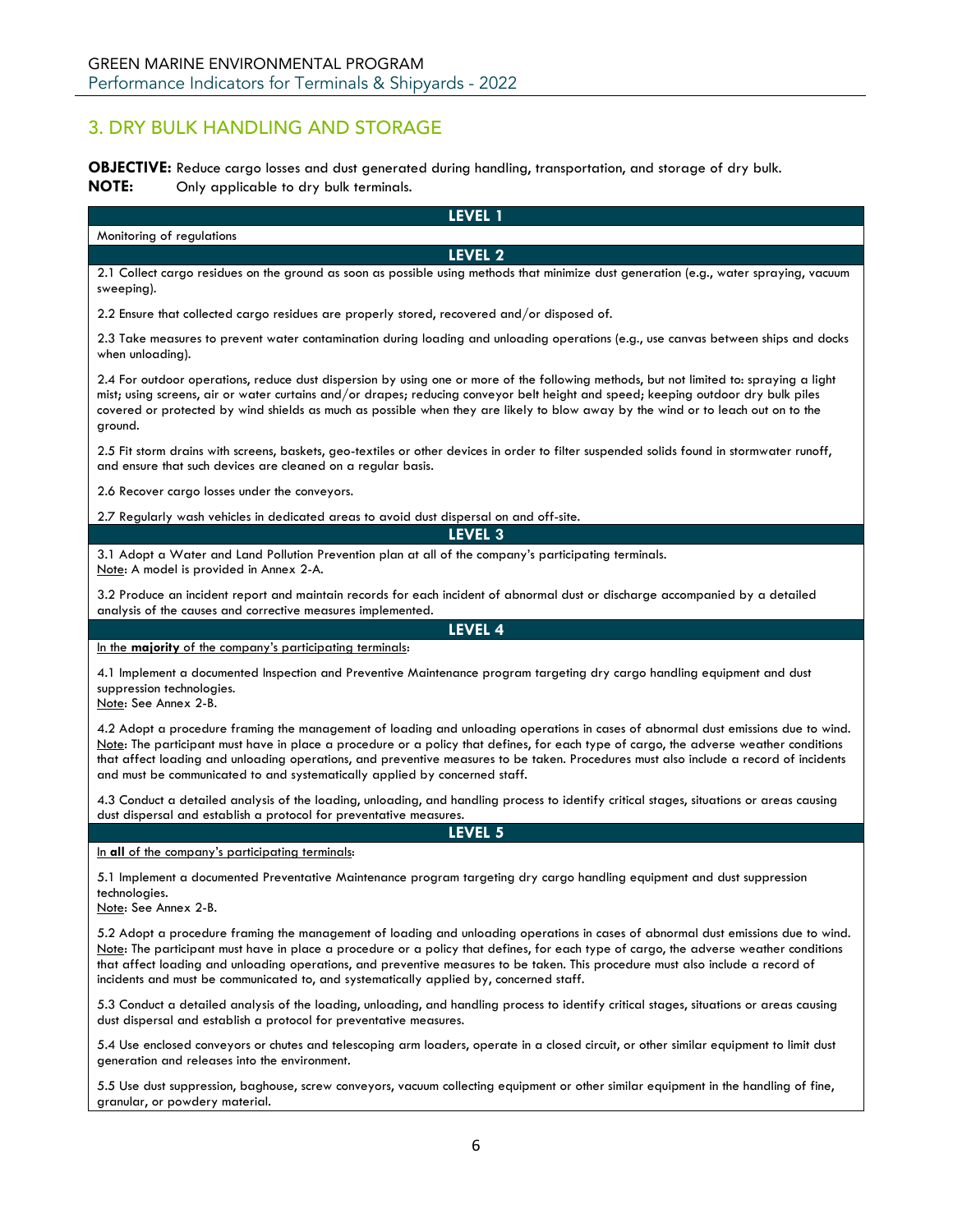## <span id="page-6-0"></span>4. COMMUNITY IMPACTS

**OBJECTIVE:** Reduce the amount of noise, dust, odour and light to which people residing close to the participant's facilities are exposed.

## **NOTE:**

- This indicator applies to all participants unless they provide reasonable arguments to be exempt (e.g., location in a very isolated place, no nearby community). However, the absence of complaints alone does not constitute a sufficient motive to be exempt of the application of the indicator.
- A criterion applies only if the participant's operations cause the nuisance to which the criterion is related. A nuisance is any factor that has a negative impact on the health or well-being of the people residing close to facilities.
- The activities covered by the community impacts indicator are limited to those related to commercial shipping and cruise only.

| <b>LEVEL 1</b>                                                                                                                                                                                                                                                                                          |  |  |
|---------------------------------------------------------------------------------------------------------------------------------------------------------------------------------------------------------------------------------------------------------------------------------------------------------|--|--|
| Monitoring of regulations                                                                                                                                                                                                                                                                               |  |  |
| LEVEL 2                                                                                                                                                                                                                                                                                                 |  |  |
| Implementation of the majority of applicable criteria:                                                                                                                                                                                                                                                  |  |  |
| Noise:<br>2.1 Impose speed limits on vehicles in sensitive zones.                                                                                                                                                                                                                                       |  |  |
| 2.2 Adopt operational procedures or take measures limiting the use, or reducing the impact of warning signals, without compromising<br>safety (e.g., use strobe light during nighttime operations, use lynx alarm, adapt the height or direction of the device, adjust the<br>frequency of the signal). |  |  |
| 2.3 Take measures to reduce the noise emanating from rail operations at the terminal of the shipyard (such as rail lubrication, etc.).                                                                                                                                                                  |  |  |
| 2.4 If technically possible, limit idling of vehicles, equipment, and locomotives.                                                                                                                                                                                                                      |  |  |
| 2.5 Have a documented process (e.g., purchase policy) for selecting less noisy equipment when buying new equipment.                                                                                                                                                                                     |  |  |
| Dust:<br>2.6 Adopt measures to hold back dust on roads (e.g., watering of roads, wet brushing, paving, maintenance of pavement).                                                                                                                                                                        |  |  |
| 2.7 Apply measures to improve the management of bulk cargo storage (e.g., covering cargo that is stored in piles, reducing the height<br>of such piles, moving piles to areas that are less exposed to wind, installing containment walls).                                                             |  |  |
| Housekeeping:<br>2.8 Implement cleaning procedures for wharves, driveways, and loading and unloading areas.                                                                                                                                                                                             |  |  |
| 2.9 Place marked trash and recycling containers at locations convenient to employees, visitors, and truck operators.                                                                                                                                                                                    |  |  |
| 2.10 Cover trash collection areas and containers to avoid dispersion by wind and stormwater.                                                                                                                                                                                                            |  |  |
| Traffic/congestion:<br>2.11 Have a procedure on bus, truck, or railway traffic management to avoid local congestion (e.g., signboard, traffic coordinator, or<br>checker).                                                                                                                              |  |  |
| Light:<br>2.12 Direct lights so they only illuminate the necessary zone.                                                                                                                                                                                                                                |  |  |
| 2.13 Switch off bothersome lighting at a specific time if there are no operations underway.                                                                                                                                                                                                             |  |  |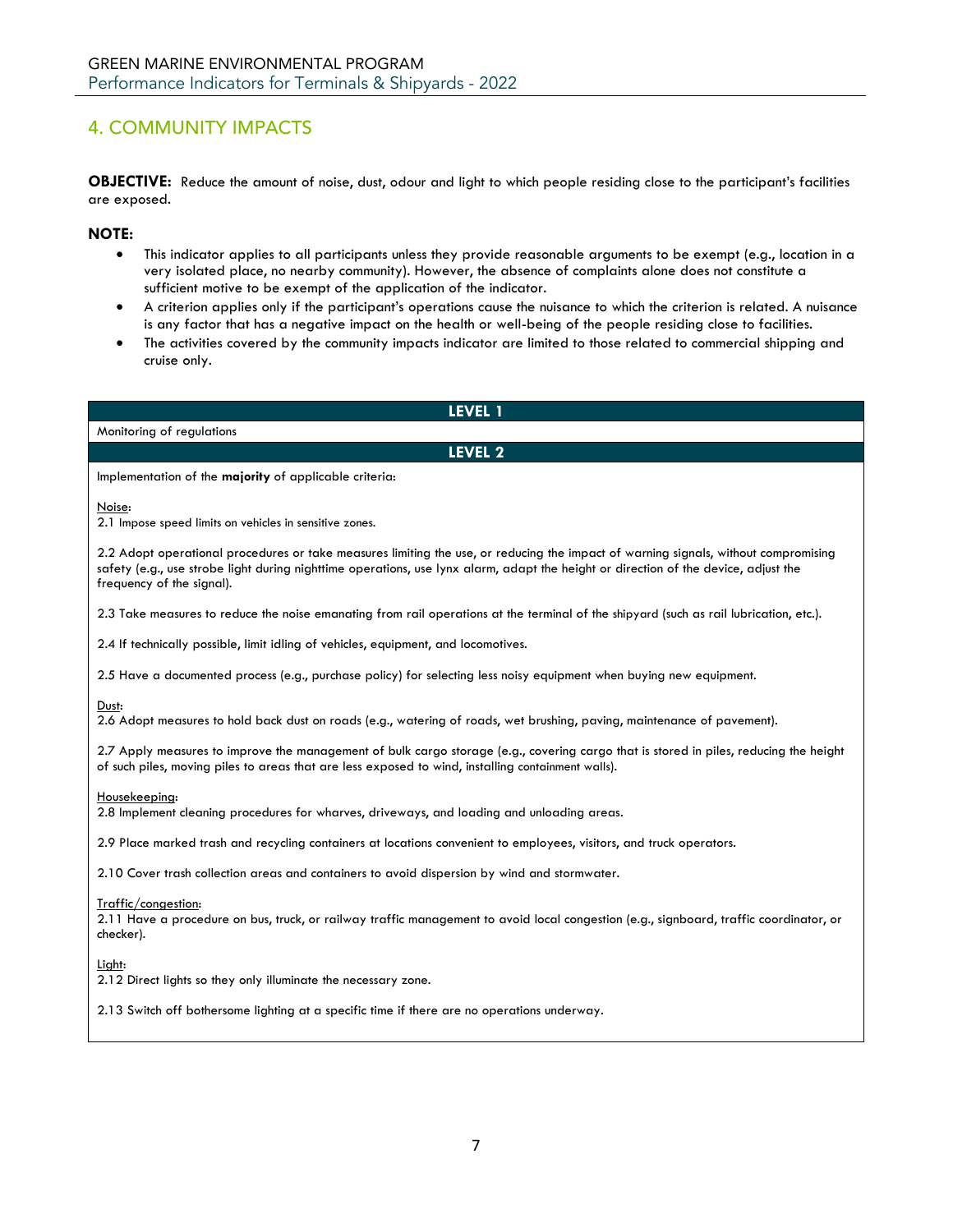3.1 Adopt a plan for managing community issues, which formally incorporates all applicable best practices, set out in level 2. Note: See Annex 3-A.

3.2 Have in place a procedure to verify sound levels of operations on a regular basis (at least annually).

3.3 Have a procedure for evaluating environmental and social aspects of new projects, activities or types of operations including handling of new products, if there is uncertainty around the potential for environmental and social impacts and where mitigation measures are not known to be effective and established.

Note: Not applicable to projects that are subject to an environmental assessment under existing regulation. Note: See Annex 3-B.

3.4 Establish and implement a nuisance mitigation plan during works and/or operations.

## **LEVEL 4**

Implementation of the **majority** of applicable criteria:

Noise:

4.1 Conduct near real-time monitoring of noise and/or air emissions (dust and/or odours) in the problem areas (e.g., areas located close to residences, subject to frequent complaints or particularly exposed to wind, etc.) and have a data monitoring process in place.

4.2 Create screens against sound with the help of sound-reducing trees or walls if appropriate.

4.3 Install silencer, muffler, timer, or another device to reduce noise from noisy equipment or cover with sound-insulating material.

#### Dust:

4.4 Implement mitigation measures (e.g., canvas, tarpaulins, curtains, or other equivalent control barriers) during spray painting and blasting operations to prevent the dispersal of dust and aerosol particles by the wind.

4.5 Collect and confine spent abrasives and debris (after blasting to dock-bottom/yard grounds) to avoid dispersion by wind and stormwater (e.g., cover piles or use covered containers).

#### Light:

4.6 Install fixtures that optimize lighting and reduce light pollution when replacing fixtures or during new projects.

4.7 Evaluate existing lighting plans and take effective measures to optimize lighting and reduce impacts.

#### Nuisance mitigation:

4.8 Install green corridors (e.g., dune system), vegetated or recreational areas (e.g., tree alley, parks) between operating site and residential area if appropriate.

4.9 Have a procedure or system in place that optimizes truck movements to manage congestion and mitigate other associated issues.

## **LEVEL 5**

5.1 Implement all applicable criteria listed in Level 4.

Canadian liquid bulk terminals only:

<span id="page-7-0"></span>5.2 Implement a system for collecting vapours arising from tanker loading operations.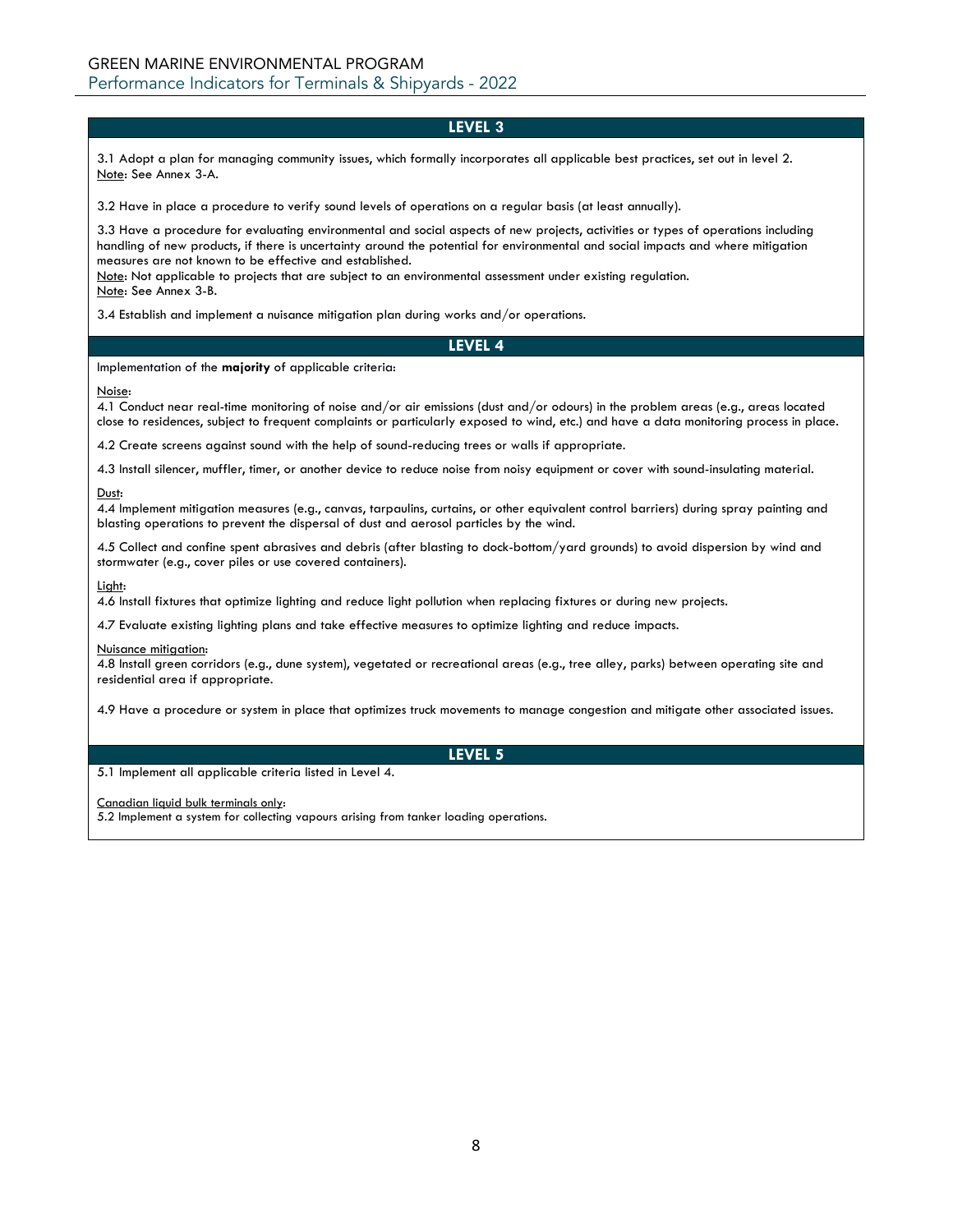## 5. ENVIRONMENTAL LEADERSHIP

**OBJECTIVE:** Encourage and recognize the implementation of original and exemplary environmental initiatives by private marine companies.

| <b>LEVEL 1</b>                                                                                                                                                                                                                                                                                                                                                                                                                                                                                                                         |  |  |  |
|----------------------------------------------------------------------------------------------------------------------------------------------------------------------------------------------------------------------------------------------------------------------------------------------------------------------------------------------------------------------------------------------------------------------------------------------------------------------------------------------------------------------------------------|--|--|--|
| 1.1 Reach level 2 for at least one other performance indicator of the program.                                                                                                                                                                                                                                                                                                                                                                                                                                                         |  |  |  |
| LEVEL 2                                                                                                                                                                                                                                                                                                                                                                                                                                                                                                                                |  |  |  |
| 2.1 Reach level 2 for at least 2 other performance indicators of the program.                                                                                                                                                                                                                                                                                                                                                                                                                                                          |  |  |  |
| AND fulfill one of the following 2 criteria:                                                                                                                                                                                                                                                                                                                                                                                                                                                                                           |  |  |  |
| 2.2 Write and publicly communicate an environmental policy.                                                                                                                                                                                                                                                                                                                                                                                                                                                                            |  |  |  |
| <b>OR</b>                                                                                                                                                                                                                                                                                                                                                                                                                                                                                                                              |  |  |  |
| 2.3 Develop and update annually a section on the company's public website presenting an overview of the Green Marine program and<br>the participant's latest performance results.                                                                                                                                                                                                                                                                                                                                                      |  |  |  |
| Note: Green Marine offers assistance to participants in developing the content.                                                                                                                                                                                                                                                                                                                                                                                                                                                        |  |  |  |
| <b>LEVEL 3</b>                                                                                                                                                                                                                                                                                                                                                                                                                                                                                                                         |  |  |  |
| 3.1 At least 2 of the participant's eligible terminals or operating sites (stevedoring companies) or shipyards are Green Marine<br>participants.<br>Note: Not applicable if the company operates only one eligible terminal or site.<br>3.2 Undergo an internal or external audit at least every 5 years to verify the environmental compliance of all operations.<br>Note: Any non-compliances found should be rectified, when possible, within the following year. Otherwise, an action plan with a timeline<br>should be developed. |  |  |  |

3.3 Actively participate in social and/or environmental community activities every year (e.g. shoreline clean-up operations, treeplanting campaigns, scholarships, educational activities, open-house, etc.). Note: Active participation is defined as the provision of support by the participant, whether through financial means, human resources, and/or material/equipment.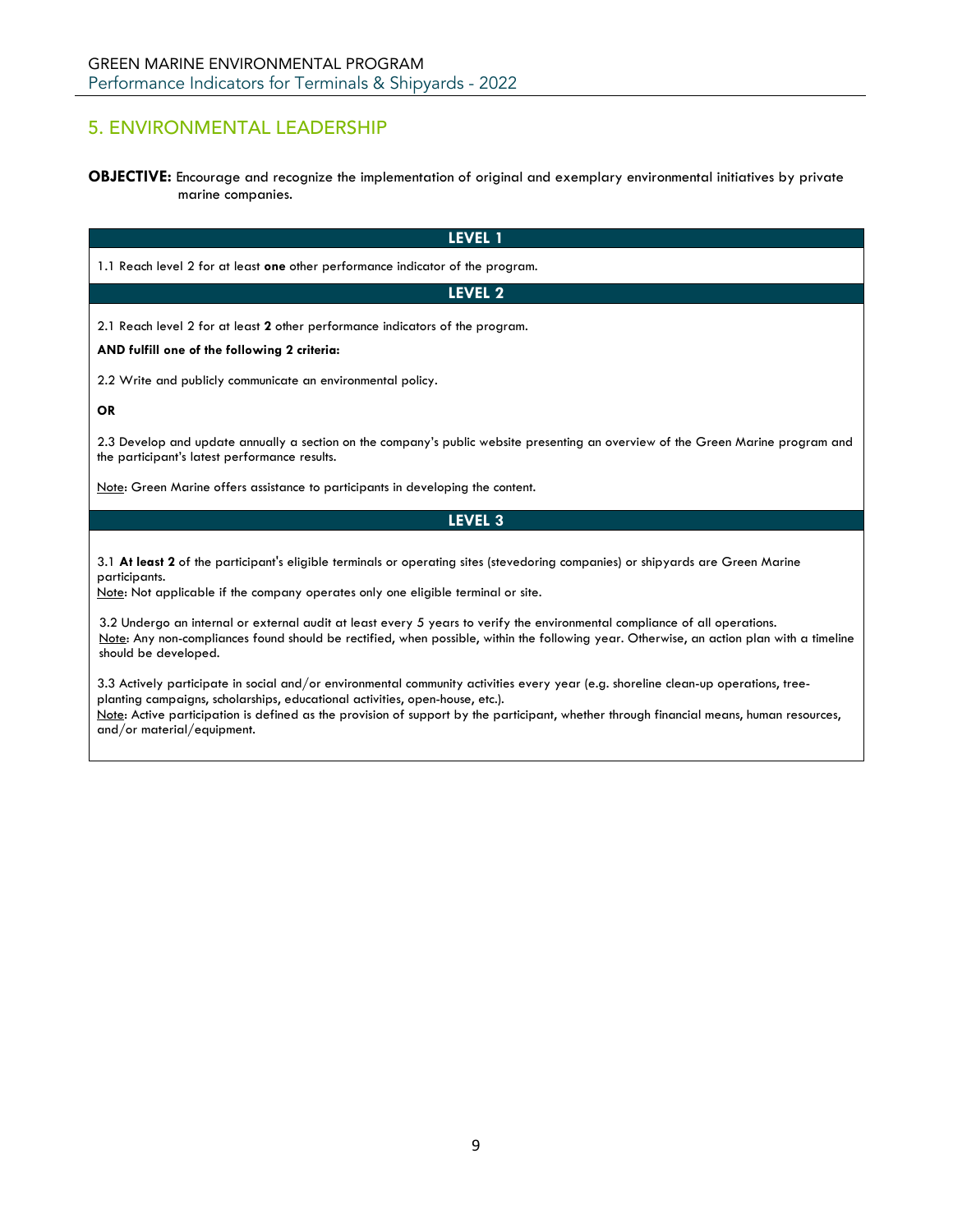4.1 50% of the participant's eligible terminals, operating sites (stevedoring companies) or shipyards are Green Marine participants. Note: Not applicable if the company operates only one or two eligible terminals or sites.

4.2 Attain **an average** that is equivalent to level **3** with respect to the program's other performance indicators.

### **AND fulfill at least 2 of the following criteria:**

4.3 Publicly disclose GHG and air pollutants' reduction targets and timeframe.

4.4 Implement an environmental management system (EMS). Example: ISO 14000.

Note: At level 4, certification is not mandatory if the participant can demonstrate that all the elements of an environmental management system are in place. At level 5, certification is mandatory. If the company is not certified, it must implement four other measures among 4.3. to 4.9. to achieve level 5.

4.5 Publish an annual report providing details of the participant's environmental performance. Note: The report must follow a recognized standard, such as the Global Reporting Initiative's Reporting Guidelines.

4.6 Have a replacement policy for converting the fleet of road vehicles and/or non-road vehicles for more environmentally friendly technologies or models (high-renewable-content fuels, hybrids, electrical, higher tier engines, etc.) and have started to convert the fleet or to test new technologies or models.

Note: For a detailed definition of high-renewable content fuel, refer to the Renewable Fuels Regulations (Canada) or to the Renewable Fuels Standard (U.S.). More information can be found on the document "Renewable Fuels Regulations" in the Members section of the Green Marine website.

4.7 Introduce innovative or exemplary technologies or projects, within the last five (5) years, aimed at significantly reducing the environmental footprint of the participant's activities.

4.8 Any other comparable measure accepted by Green Marine.

Note: The project must have been started (e.g., installation of equipment, final investment decision, etc.) during the last three (3) years. Note: See Annex 4-A.

4.9 Finance or make annual donations to environmental and/or social projects. Note: For operating revenues < \$1,000,000, donations must reach at least \$50,000 annually. See table:

| Operating Revenue (\$k) | Donations (\$k) |
|-------------------------|-----------------|
| < 1.000                 | $\geq 50$       |
| < 200.000               | >100            |
| $\geq 200.000$          | $\geq 200$      |

Note for the verifier: Refer to the annual membership fee the participant has paid to Green Marine to determine the participant's range of revenue established in the membership fee schedule (posted online).

4.10 Implement a sustainable infrastructure framework, such as Envision, in the development process of infrastructure projects.

## **LEVEL 5**

5.1 All of the company's eligible terminals, operating sites (stevedoring companies), or shipyards are Green Marine participants. Note: Not applicable for participants that operate only one or two eligible terminals or sites.

5.2 Fulfill at least two additional criteria listed in level 4.

5.3 Attain an average that is equivalent to level 4 with respect to the program's other performance indicators.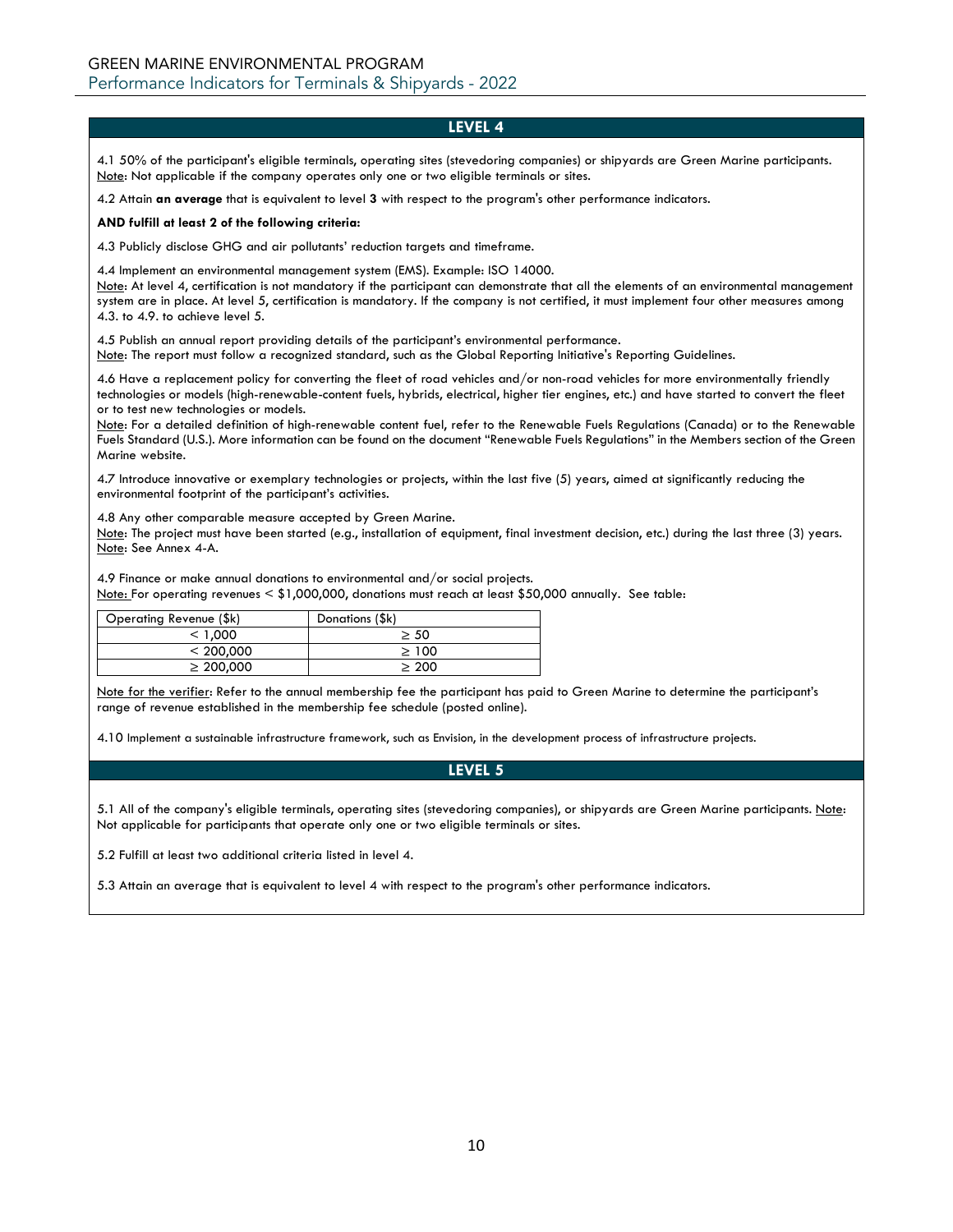## <span id="page-10-0"></span>6. WASTE MANAGEMENT

**OBJECTIVE:** Increase waste diversion and reduce at source the waste arising from administrative activities and site operations.

**LEVEL 1** Monitoring of regulations **LEVEL 2 Implementation of the majority of applicable criteria:** 2.1 Equip offices, workspaces, and facilities with recycling bins, including for used batteries, cartridges, and fluorescent light bulbs, and make sure they are strategically located and appropriately labeled. 2.2 Install clear signage for waste disposal on terminal or shipyard property. 2.3 Provide training and/or educate staff on established garbage management procedures and hierarchy (Reduce, Reuse, Recycle, Valorize – as in to add value), including procedures for handling and disposing of hazardous waste. 2.4 Encourage the use of 1) reusable, 2) recyclable and 3) compostable supplies (e.g. reusable dishes, etc.). 2.5 Encourage staff to adopt sustainable paper use practices (e.g. reduce overall printing and copy paper consumption, double-sided printing, use post-consumer recycled paper, reuse and recycle paper, etc.). 2.6 Promote and encourage users, contractors, and/or clients to minimize waste and to recycle. 2.7 Gather information from the local service provider/waste hauler in order to have a better understanding of the relative costs and the environmental benefits related to the disposal of waste, recycling, and organics. 2.8 Eliminate or limit the use of plastic straws, plastic bottles, single-use coffee cups, and any other similar items in the administrative office. Dry bulk terminals (2.9, 2.10, 2.11): 2.9 Adopt procedures to minimize the amount of cargo residues left on board the ships. 2.10 Facilitate the discharge of solid bulk cargo residues ashore, including hold sweepings. 2.11 Recover as much as possible off-specification products (i.e.: Products captured in stormwater sumps and effluent treatment works) or reintroduce them into the handling process. Note: Not applicable in terminals that handle multiple dry bulk products because of cross-contamination risks. **LEVEL 3** 3.1 Implement all applicable best practices listed at level 2. **AND, fulfill one of the following 2 criteria:** 3.2 Produce an annual inventory of all waste being generated during the participant's direct activities (administrative and/or site operations). **OR** 3.3 Conduct a waste audit every five (5) years to identify the types and amount of waste being generated during the participant's direct activities (administrative and/or site operations). Note: The inventory or audit does not include waste generated from demolition or construction projects. Note: See Annex 5-A.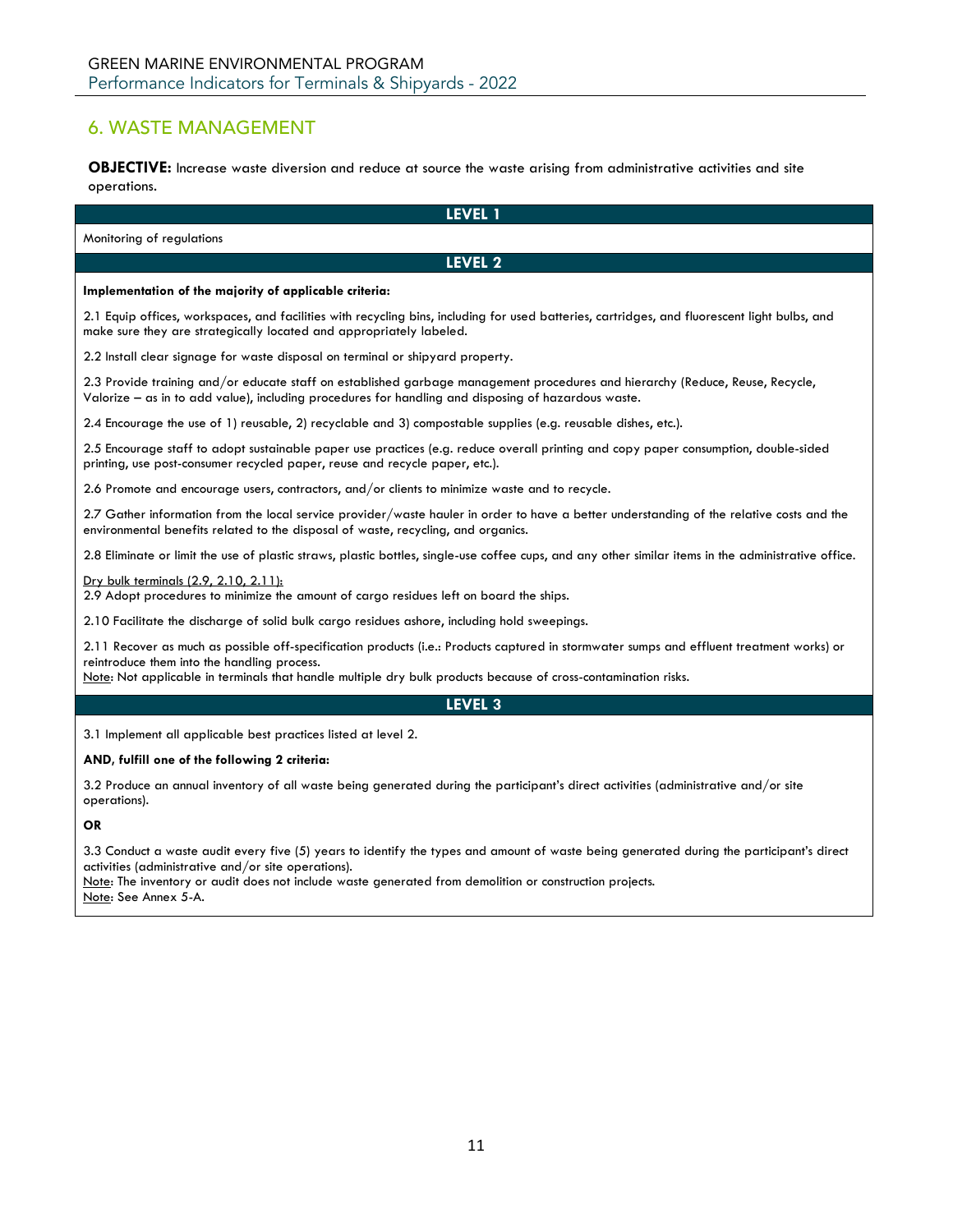4.1 Adopt an environmentally preferable purchasing policy that encourages sustainable purchasing practices (e.g., products using less packaging, reusable/recyclable/compostable products, products with post-consumer recycled content, circular economy products).

4.2 Conduct a waste audit every five years to identify the types and amount of waste being generated during the participant's direct activities (administrative and/or site operations).

Note: The waste audit does not include waste generated from demolition or construction projects. Note: See Annex 5-A.

4.3 Based on the results from the waste audit, adopt and implement a Waste Management and Reduction plan that describes the participant's waste management practices and procedures, including all applicable best practices of levels 2 and 3. The plan must also define measurable waste reduction, recycling, and/or diversion rates and identify practices and strategies to achieve these rates. Note: Each participant defines its own "normalizer" to take into account fluctuations in activities (e.g., per capita, per ton, per vessel, etc.). Note: See Annex 5-B.

4.4 Adopt and implement formal procedures for reducing, reusing, recycling, and valorizing and/or properly disposing of waste generated during construction, excavation and demolition work (e.g. cement, concrete, bricks, gypsum, wool, asphalt, wood, steel, and other metals, etc.). These procedures must be included in all construction, demolition, and excavation projects.

## **LEVEL 5**

5.1 Demonstrate continual achievement in waste diversion and reduction at source in line with the objectives established in the Waste Management and Reduction plan.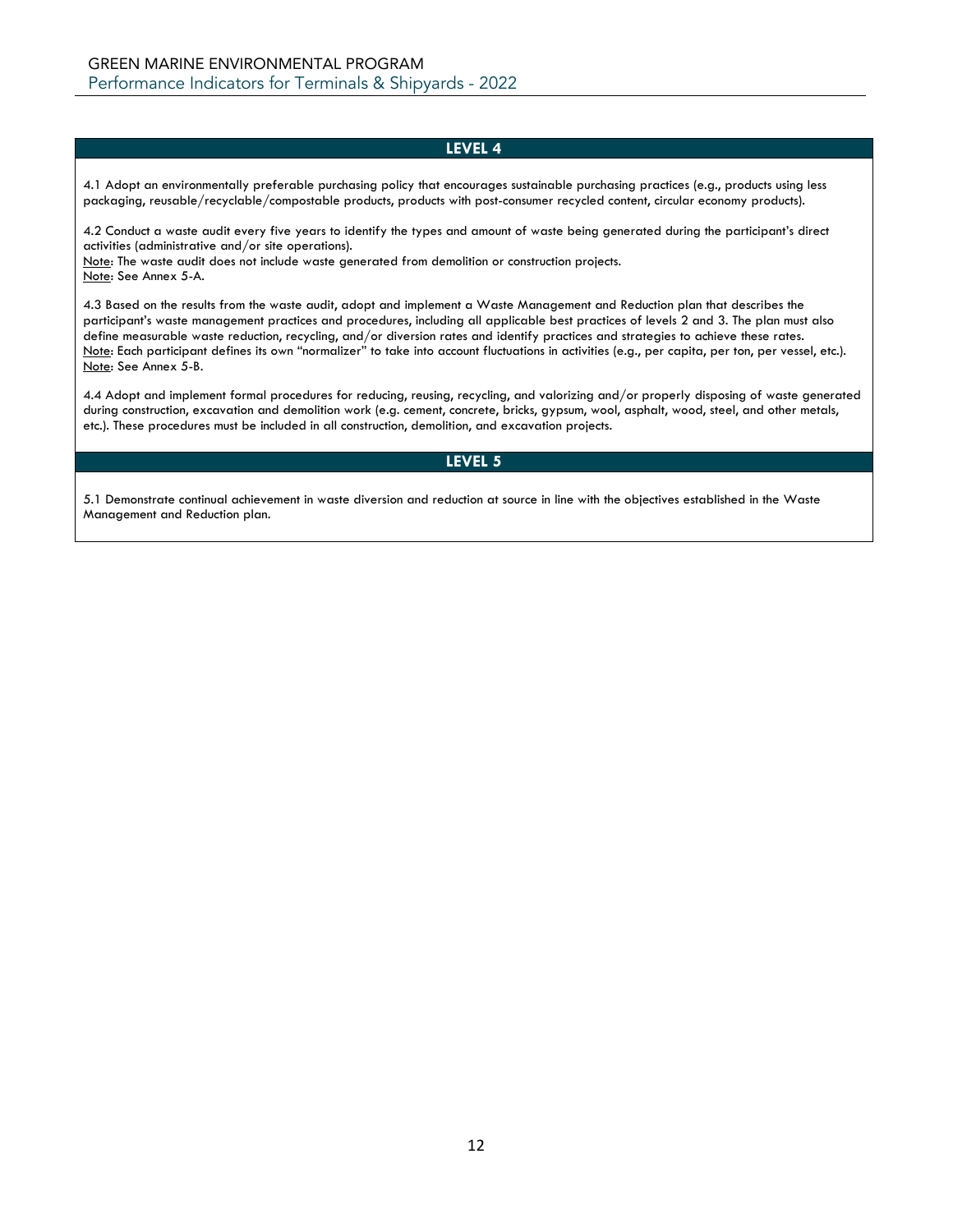## <span id="page-12-0"></span>7. COMMUNITY RELATIONS

## **OBJECTIVE**

Maintain or improve the quality of relations with the various community stakeholders through open and transparent communications.

**Definition of 'community' in the present context**: Local stakeholders affected by the participant's activities.

## **NOTES:**

- In the Constitution of Canada, issues relating to Indigenous Peoples take on a particular dimension that affects the notion of the nations that constitute them. Consequently, Indigenous Peoples are not considered as stakeholders and specific rules may apply regarding their consultation. Under the Green Marine's voluntary program, and more specifically for this indicator, the Indigenous Peoples concerned are considered by the participant within the broader group in the same way as the stakeholders identified by the latter. For practical purposes, therefore, Indigenous Peoples are included in the list of examples of indicator stakeholders (criterion 2.3). However, depending on the context of each participant and where this may apply in the implementation of the criteria, participants are encouraged to consider Indigenous Peoples as distinct from other stakeholders.
- For this indicator, General Annex 6-A should be consulted to ensure the proper implementation of the criteria. This appendix contains additional information (rationales, examples of justification documents for external verification, precision of the requirements, implementation options and certain definitions) to help participants properly interpret the criteria and guide them with the implementation of these criteria.

## **LEVEL1**

Monitoring of regulations

**LEVEL 2**

2.1 Make available/post a telephone number of, or redirect calls to, the authority in charge of receiving inquiries and concerns (including complaints) related to the participant's activities.

2.2 Develop and implement a documented procedure to keep track of and respond to inquiries and concerns (including complaints). As appropriate, dedicate a person to respond and/or be dispatched to the site in a timely fashion, implement and monitor corrective measures and readjust as needed.

2.3 Identify, locate, and update the participant's network of local stakeholders (e.g. employees, tenants, residents, Indigenous Peoples, NGOs, municipalities/towns, governmental and environmental organizations, suppliers).

2.4 Regularly monitor media posts about the participant's activities.

2.5 Communicate information about the participant's activities and operations using at least two communication means. For example:

- a) Twitter, Facebook, or Instagram;
- b) LinkedIn;
- c) TV;
- d) YouTube;
- e) Radio or podcast;
- f) Webpage with community related content;
- g) Local newspapers;
- h) Newsletter; or
- i) Magazine.

2.6 Incorporate in the applicable policies or value statement of the company the commitment of senior management to maintain and improve the quality of community relations.